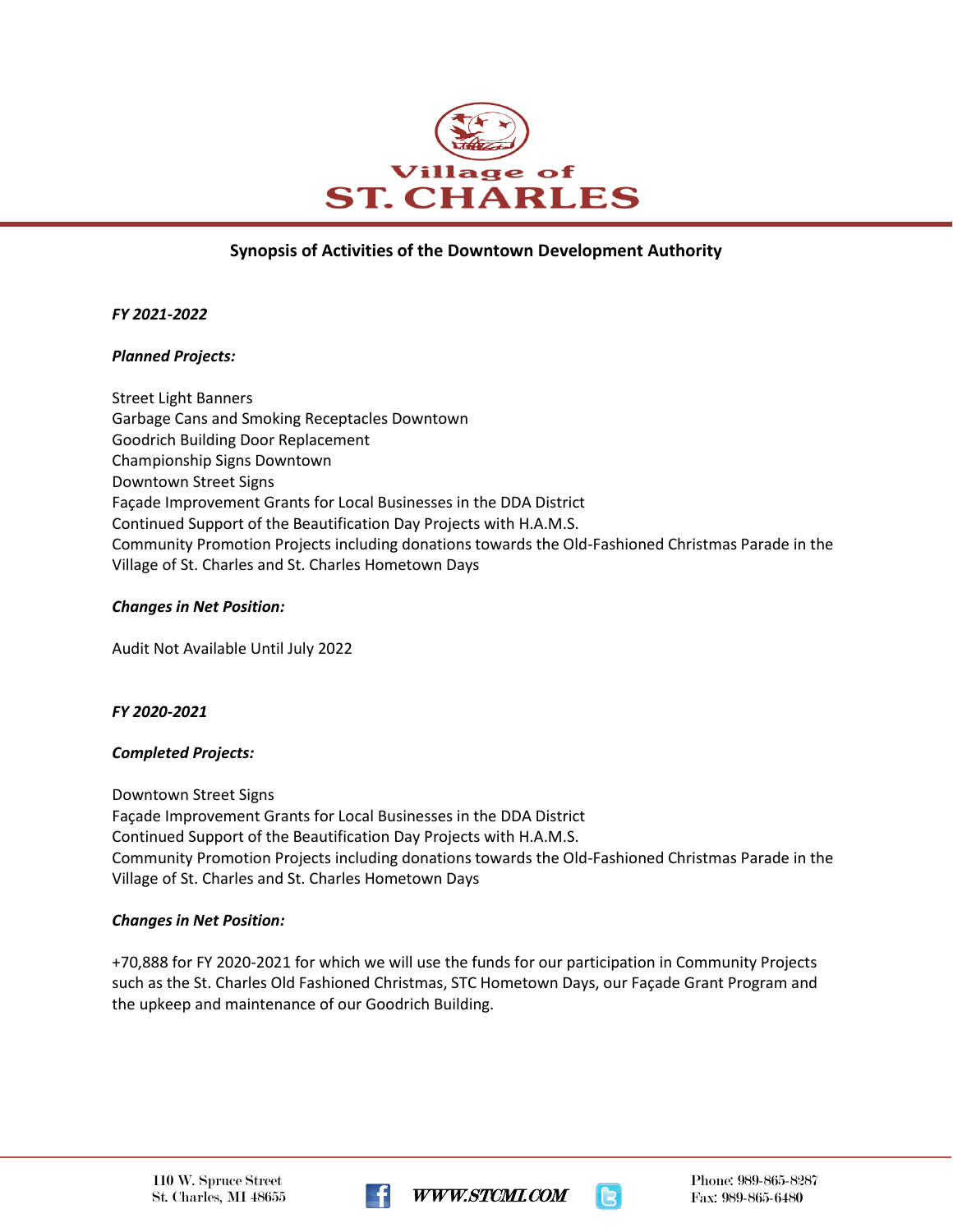## *FY 2019-2020*

## *Completed Projects:*

Downtown Street Signs Parking Lot Lighting for DDA Lots A/C Updates to the Goodrich Building Continued Support of the Beautification Day Projects with H.A.M.S. Community Promotion Projects including donations towards the Old-Fashioned Christmas Parade in the Village of St. Charles

## *Changes in Net Position:*

*+*\$59,102 for FY 2019-2020 for which we will use the funds for our participation in Community Projects and the upkeep and maintenance of our Goodrich Building.

*FY 2018-2019*

### *Completed Projects:*

Downtown Street Signs Parking Lot Lighting for DDA Lots Community Promotion Projects including donations towards the Old-Fashioned Christmas Parade in the Village of St. Charles

### *Changes in Net Position:*

+\$60,246 for FYI 2018-19 for which will be used towards our Downtown Street Signs, Parking Lot Lighting for DDA lots and participation in Community Projects and upkeep and maintenance of our Goodrich Building.

### *FY 2017-2018*

### *Completed Projects:*

Repairs and Maintenance to Goodrich Building- Security Upgrades Community Promotion Projects- \$70,000 grant to the St. Charles Library & Donations towards the Old-Fashioned Christmas Parade in the Village of St. Charles

### *Changes in Net Position:*

(-\$13,972) for FY 2017-2018





Phone: 989-865-8287 Fax: 989-865-6480